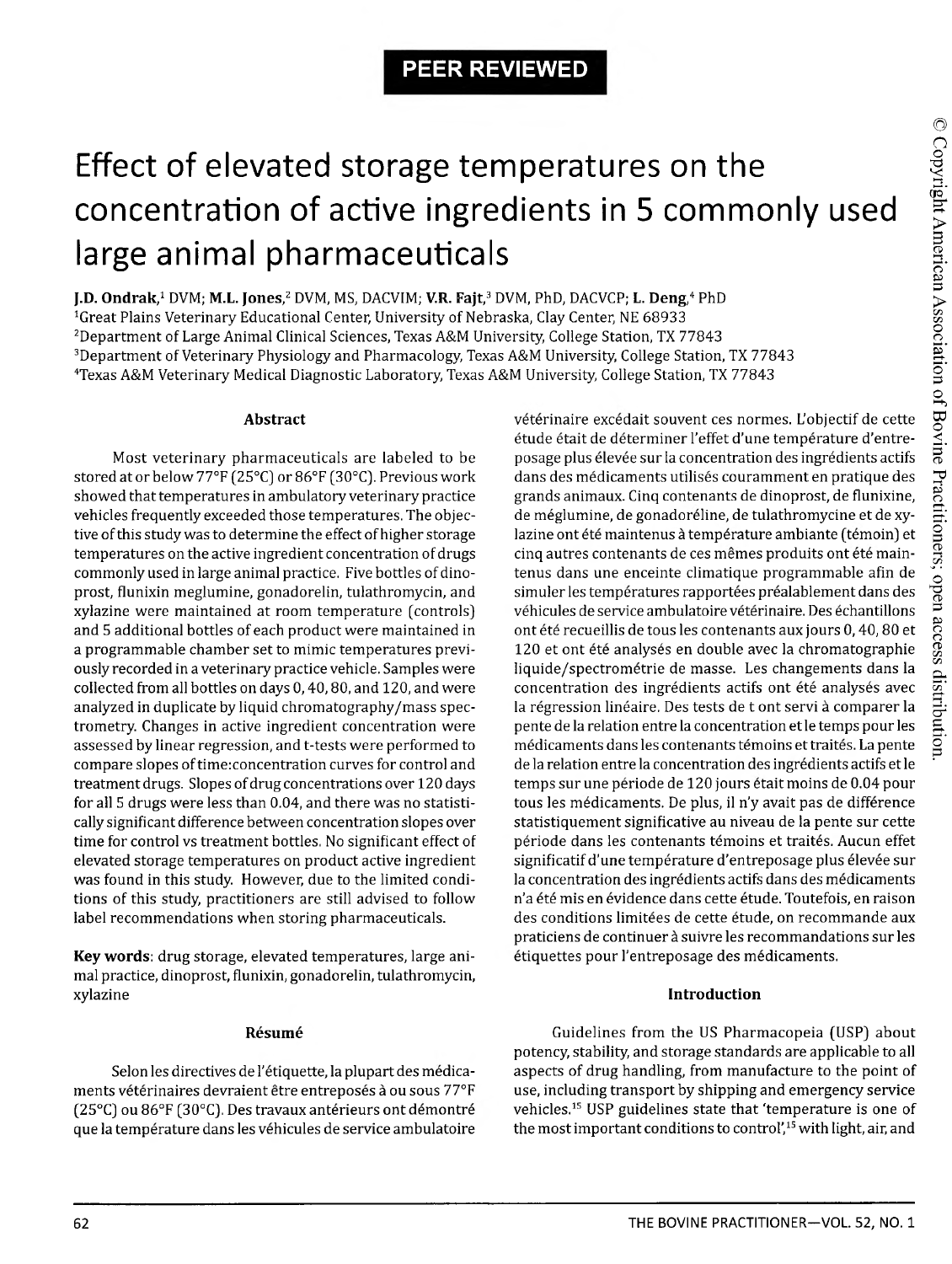humidity also affecting storage stability.14 In order to establish stability of a pharmaceutical dosage form, manufacturers must propose a stability schedule prior to drug approval. The Food and Drug Administration Center for Veterinary Medicine (FDA-CVM) recommends that drugs be tested at the defined normal room temperature of 77°F (25°C) and at elevated temperature of 98.6 to 104°F (37 to 40°C) and sampled every 2 to 3 months through the proposed expiration date.14

Pharmaceuticals are routinely carried in vehicles outfitted to provide veterinary care for large animals on the farm, where the drugs are stored within the vehicle or in aftermarket inserts for truck beds or a chassis mount storage unit. Regardless of storage method, these pharmaceuticals are subject to the effects of environmental temperatures on the interior of the vehicle or insert. Medical emergency service vehicles,  $1,2,6,8$  medical helicopters,  $13$  and medical  $bags<sup>11</sup>$  have all been studied with regards to drug storage temperature, with container temperatures frequently falling outside the label range. Emergency medications, including lorazepam,1,6 epinephrine, lidocaine, diltiazem, dopamine, and nitroglycerine,<sup>5</sup> are known to be unstable at real-world ambulance temperatures, some experiencing greater than 10% reduction in concentration in correlation with thermal exposure time.<sup>5</sup> Responding to concerns over the impact of extra-label storage, USP added a section to the Good Storage and Distribution Practices for Drug Products addressing emergency medical service vehicles and other road vehicles used to transport drug products, suggesting the addition of temperature monitoring devices to drug storage areas for monitoring during seasonal extremes.15

In veterinary medicine, few studies have evaluated storage temperatures for pharmaceuticals in veterinary vehicles. In Europe, where veterinary vehicles are more typically cars or other enclosed vehicles, 2 studies measuring the temperature in drug storage compartments showed temperatures frequently varied outside the label range for storage of most veterinary drugs.7,12 In an earlier study performed by the authors in the US, 11 of 12 study vehicles were trucks with after-market bed inserts in which summertime temperatures in drug compartments rose above the common label upper temperature limit of 77°F (25°C) in up to 95% of total temperature logger readings.10

The objectives of this project were therefore to: 1) determine the effect of storage temperatures encountered in veterinary practice vehicles on concentrations of the active ingredient present in commercial preparations of xylazine, gonadorelin, flunixin meglumine, tulathromycin, and dinoprost, and 2) predict the effect of elevated storage temperatures on tested commercial preparations on drug efficacy. Our hypothesis was that pharmaceuticals exposed to temperatures typically encountered in ambulatory or mobile veterinary practice vehicles during the summer months would cause a clinically significant change in the concentration of active ingredients.

#### **Materials and Methods**

Five pharmaceutical products were selected for inclusion in the study based on the lack of available information regarding the effect of high storage temperatures on active ingredient concentration in the product, and the authors' experiences that these products are routinely stored in ambulatory veterinary practice vehicles. Ten bottles of each commercially manufactured product, xylazine,<sup>3</sup> gonadorelin,<sup>b</sup> flunixin meglumine, $\epsilon$  tulathromycin,<sup>d</sup> and dinoprost,<sup>e</sup> were purchased with identical lot numbers and expiration dates for each product. Five bottles of each product were randomly assigned to the control group. These bottles of medication were maintained at room temperature (65° to 75°F; 18.3°C to 23.9°C) in a closed, insulated shipping box on a countertop in a laboratory without windows or external walls, with thermostatically controlled air temperatures for the duration of the study. The remaining 5 bottles of each product were placed in a closed cardboard box and stored in a programmable incubator<sup>f</sup> in the laboratory for the duration of the study.

The incubator had a 1-time memory capacity of 10 programs consisting of 12 steps per program; 1 program equaled 1 day and each step represented a 2-h portion of the day. The temperature settings were assigned to the programs and steps to mimic actual temperatures recorded in a practice vehicle which most frequently had the highest temperatures of vehicles in a previous study.<sup>10</sup> This truck was located in south-central Texas with an after-market medication and equipment compartment.<sup>10</sup> This was accomplished by averaging the temperature readings for each 2-h interval of vehicle data and using this average temperature as a 2-h step in the program. In the previous study performed, the test vehicle's storage area temperature was recorded every 15 minutes during the summer of 2012, with the temperature ranging from 69.3°F (20.7°C) to 116.9°F (47.2°C). The percent of readings >77°F (25°C) and >86°F (30°C) were 98.1% and 74.7%, respectively, and the percent of days with at least 1 reading >77°F (25°C) and >86°F (30°C) were 100% and 98%, respectively.10

All bottles of medication were sampled on d 0, 40, 80, and 120. On each sampling day, a 2 mL aliquot was drawn from each bottle using a 3 mL syringe with a 16 gauge  $\times$  1" (2.54 cm) needle, and placed in a sterile cryovial labeled *"A."* Then, a second aliquot was drawn in the same manner and placed in a separate cryovial labeled "B." After all samples were collected on each sampling day, they were placed in an ultracold freezer (-112°F; -80°C) until the completion of the study.

After the final samples were collected on d 120 and frozen, samples labeled "A" were placed in an insulated container with dry ice and delivered by overnight shipping to an analytical laboratory for analysis. Samples labeled "B" were left in the ultracold freezer as backup samples in case of loss or damage to samples labeled "A".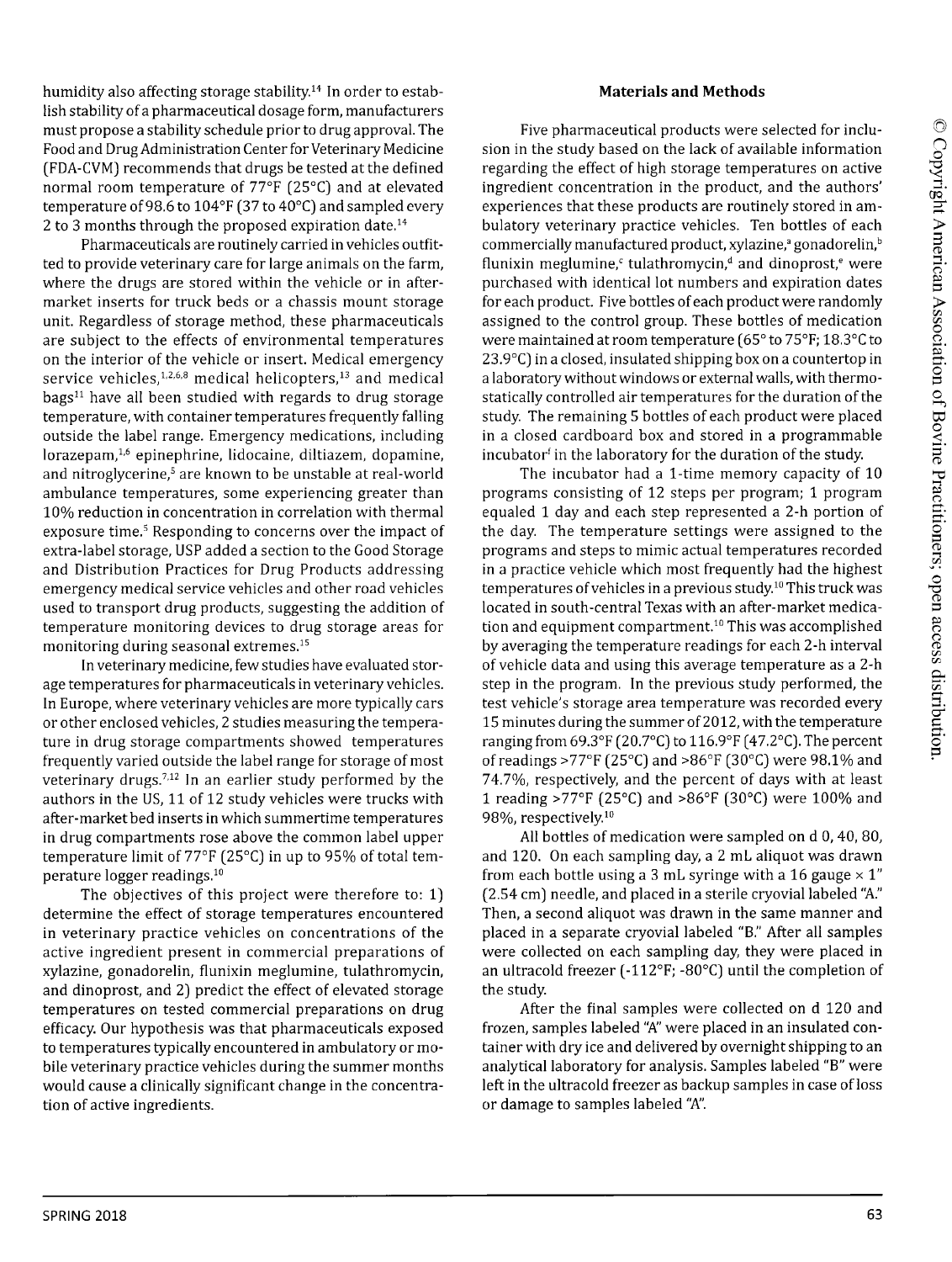Samples were analyzed in triplicate by liquid chromatography/mass spectrometry (LC/MS/MS). High performance liquid chromatography tandem mass spectrometry was performed on an Agilent 1200 HPLC system coupled with an Agilent 6410 triple quadrupole mass spectrometer.8 Analytes were separated on an Ascentis Express C18 column (10 cm x 2.1mm, 2.7  $\mu$ m)<sup>h</sup> using a mobile phase of H<sub>2</sub>O with 0.1% formic acid/acetonitrile with 0.1% formic acid at a constant flowrate of 0.5 mL/min. The LC/MS/MS was run in positive and negative electrospray ionization mode.

Changes in active ingredient concentration were assessed by linear regression. As recommended<sup>4</sup>, t-tests<sup>i</sup> were performed to compare slopes of time:concentration curves for room temperature and environmental chamber-stored drugs.

#### **Results**

Average slopes of drug concentrations over the 120 d study period are shown in Table 1. Slopes of drug concentrations over 120 d for all 5 drugs were less than 0.04, and there was no statistically significant difference between the slopes of concentrations over time for room temperature (control) vs environmental chamber-stored bottles for any of the drugs. Concentration slopes for individual drugs are shown in Figures 1 thru 5.

Drug efficacy modeling was not performed due to the nonsignificant impact of the environmental chamber temperatures on active ingredient concentrations.

#### **Discussion**

Responsible use of veterinary drugs includes proper storage to maintain efficacy. Previous studies have demonstrated elevated temperatures in veterinary vehicles during

**Table 1.** Average slope of active pharmaceutical concentrations over 120 d (n=5 bottles/drug/storage condition) based on linear regression of the time:concentration observations.

[Two-sample 2-tailed t-tests were performed to test if there was a difference among slopes from the 2 storage conditions of room temperature and environmental chamber with elevated temperatures; they were not statistically different between the 2 conditions, P>0.05]

| <b>Drug</b>   | Condition | Average slope |
|---------------|-----------|---------------|
| Dinoprost     | Control   | $-0.002$      |
|               | Chamber   | $-0.002$      |
| Flunixin      | Control   | $-0.013$      |
|               | Chamber   | 0.000         |
| Gonadorelin   | Control   | $-0.030$      |
|               | Chamber   | $-0.024$      |
| Tulathromycin | Control   | $-0.018$      |
|               | Chamber   | 0.024         |
| Xylazine      | Control   | 0.013         |
|               | Chamber   | 0.032         |

summer months, $7,10,12$  raising concerns that drug efficacy may be compromised. Because the major concern in the present study was temperature, we did not conduct all tests recommended by the FDA CVM4 to evaluate oxidation, photolysis or pH ranges since the purpose of this study was not to evaluate those potential changes or to establish an expiration date. We also chose to mimic storage conditions for a limited period of time since we did not expect high summer temperatures to exceed 4 months.

The concentrations of dinoprost were outliers at some time points as the concentrations did not follow the expected pattern, as shown in Figure 1. Because the coefficient of variation (ratio of average concentrations from the 3 replicates for each sample) was fairly consistent across all samples and drugs (1 to 8% for most samples; data not shown), and because all but 1 of the lower concentrations were not in the 120 d samples, it is likely there was an error in sample handling or preparation rather than a true decrease in concentration of the active ingredient. The variability across replicates represented by coefficient of variation was also similar for the other drugs tested, but because the concentration of these products were higher, the variability was less obvious in Figures 2 thru 5.

Based on results of this study, we concluded that there was no significant effect on the concentration of active ingredients in the 5 products tested under storage conditions mimicking summer temperatures in a veterinary practice vehicle. Although it is unlikely that drug efficacy would be affected, additional studies are recommended to determine stability of animal drugs once they are opened and in use.<sup>3</sup> It is possible that an increased number of needle punctures



**Figure 1.** Concentrations of dinoprost after storage in original bottles at room temperature or in an environmental chamber programmed to mimic temperatures found in a veterinary practice vehicle.

[Dashed line is the nominal concentration of dinoprost from the drug label;  $\bullet$  = bottles at room temperature;  $x =$  bottles in environmental chamber]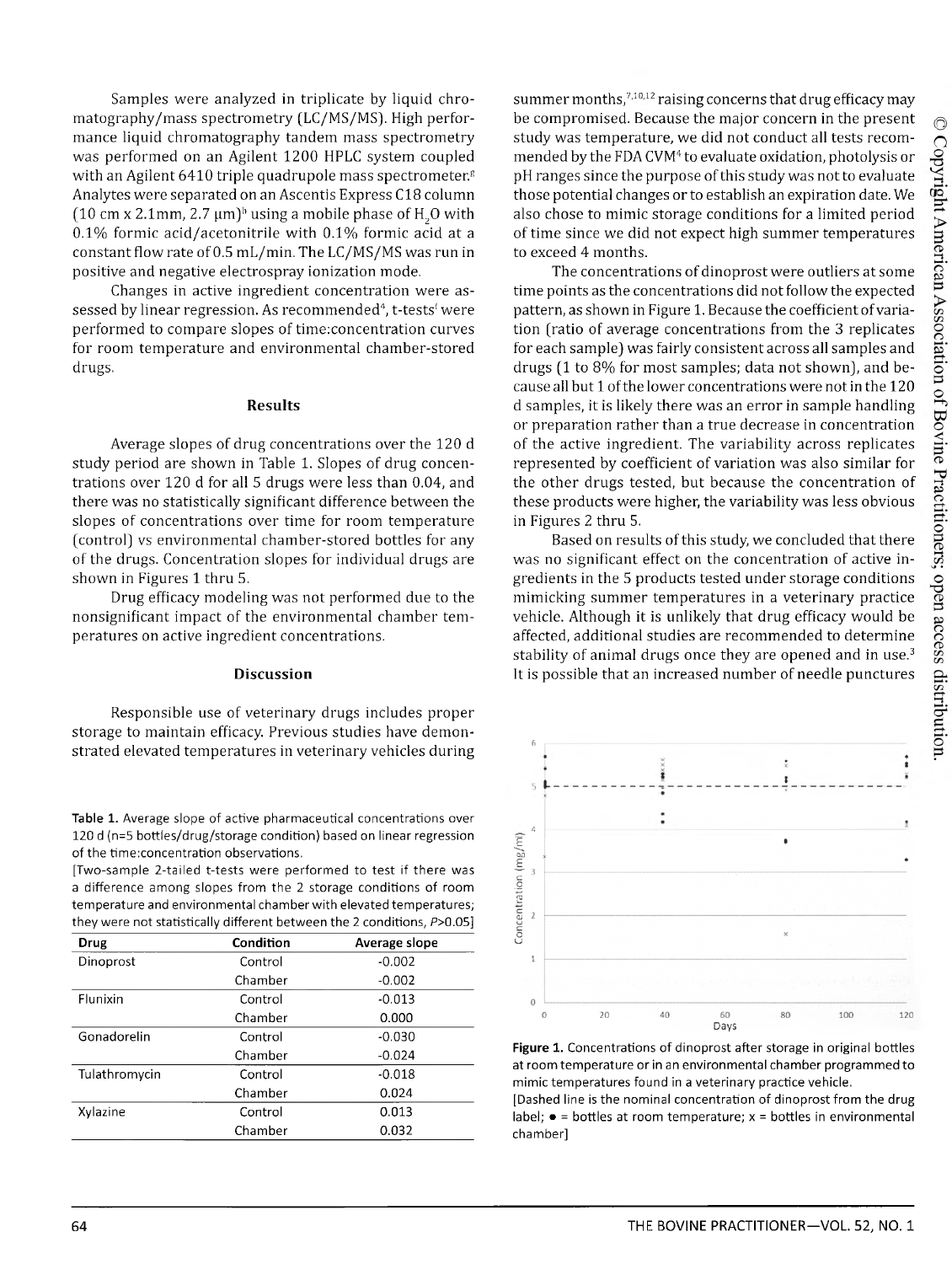

Figure 2. Concentrations of flunixin after storage in original bottles at room temperature or in an environmental chamber programmed to mimic temperatures found in a veterinary practice vehicle.

[Dashed line is the nominal concentration of flunixin from the drug label;  $\bullet$  = bottles at room temperature;  $x =$  bottles in environmental chamber]





[Dashed line is the nominal concentration of gonadorelin from the drug label;  $\bullet$  = bottles at room temperature;  $x =$  bottles in environmental chamber]

through the rubber stopper using the largest needles typically used in veterinary practice until the expiration date could affect product stability. In the present study, drugs were stored for 4 months, but we only performed needle punctures to collect aliquots of the drugs for analysis. In addition, we did not analyze for breakdown products for each of the drugs, since that was outside of the scope of the study. Therefore, we cannot make conclusive recommendations about stability after storage under the conditions studied here.



Figure 4. Concentrations of tulathromycin after storage in original bottles at room temperature or in an environmental chamber programmed to mimic temperatures found in a veterinary practice vehicle.

[Dashed line is the nominal concentration of tulathromycin from the drug label;  $\bullet$  = bottles at room temperature; x = bottles in environmental chamber]



Figure 5. Concentrations of xylazine after storage in original bottles at room temperature or in an environmental chamber programmed to mimic temperatures found in a veterinary practice vehicle.

[Dashed line is the nominal concentration of xylazine from the drug label;  $\bullet$  = bottles at room temperature;  $x =$  bottles in environmental chamber]

Veterinarians providing veterinary service to clients under conditions where label storage recommendations cannot be maintained are encouraged to take measures to protect the integrity of medications, as concentration is only 1 factor that might affect efficacy. A recent study used computer modeling of the thermal performance of various types of drug storage containers, and recommendations were made to optimize thermal protection of medications during short-term transport and use of veterinary drugs.<sup>9</sup>